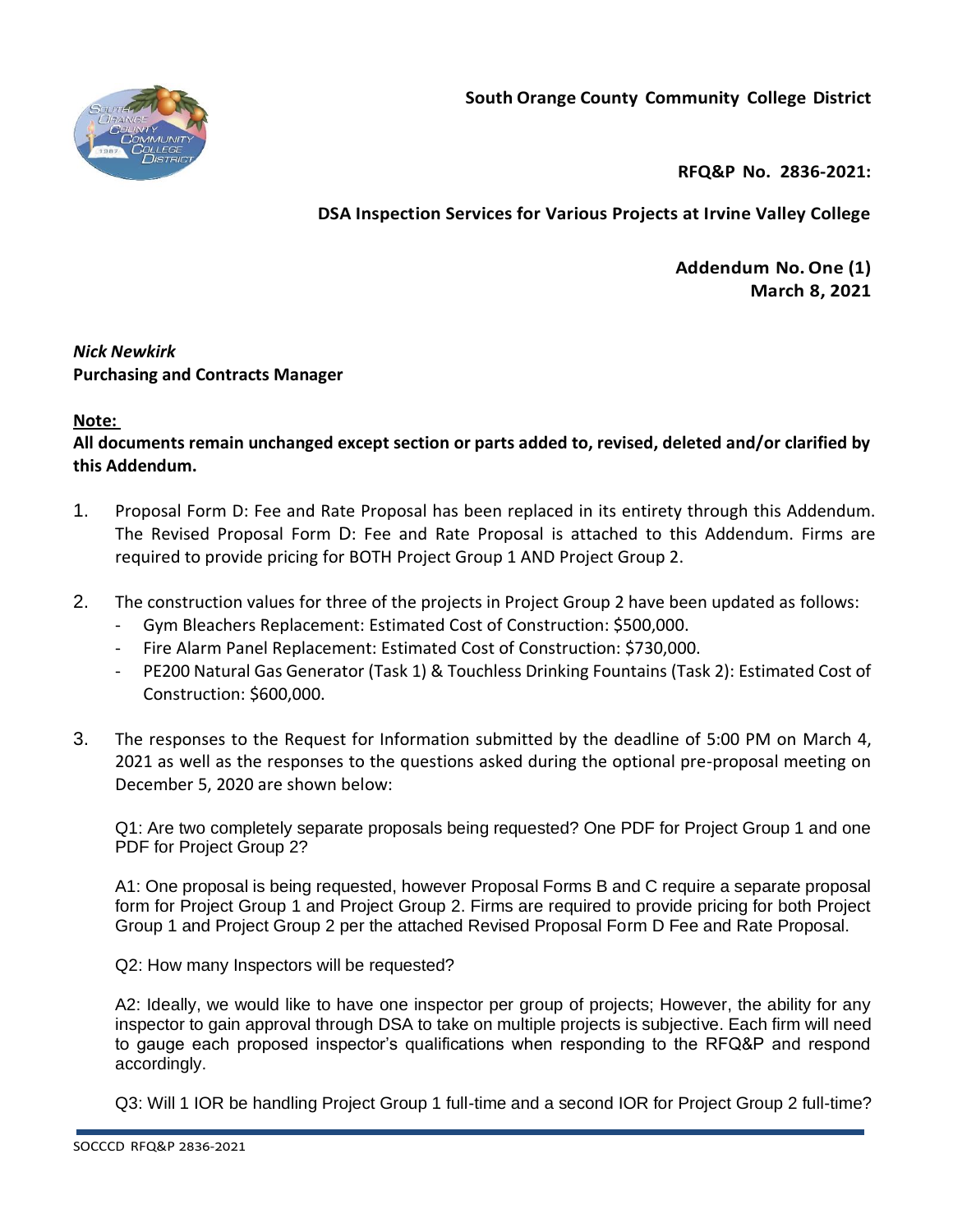A3: Group 1 inspection services will require a full time inspector the entire duration of the projects. It is anticipated that Group 2 inspection services will require 4 hours per day through October 2021 and full time thereafter.

Q4: Regarding Form D (Fee and Rate Proposal), we are asked to provide a "proposed fee schedule that includes fully burdened hourly rates for each title/individual proposed for the work" and to "indicate the billable hourly rate and estimated total hours required to fulfill their duties", but the tables provided for each group ask only for a TOTAL COST.

- Are you asking for one TOTAL not-to-exceed COST for each project OR a detailed fee schedule including hourly rates for each individual proposed for the work?
- In order to provide an accurate not-exceed TOTAL or a more detailed cost estimate, we will need to see the (a) project plans, (b) construction schedule and (c) project manual, and (d) DSA 103. Can you please provide these four items?

A4: Based on the specific project information contained within the RFQ&P and answers above each firm should seek to understand project durations and apply an hourly rate to determine a general lump-sum value for services. This number will be used purely for establishing a contract value sufficient to provide inspection services throughout the project(s) duration. Evaluation of inspection fees will be based on hourly rates, and once engaged in the project hourly work at the established rate will be the basis for billing.

Q5: Where can we get the RFQ/P document that you just reviewed with the group? I could not locate.

A5: The RFQ&P document is available on the District's website at [www.socccd.edu](http://www.socccd.edu/) under the Bids link.

Q6: Just to clarify, is the District expecting one inspector for each project group? Or are we meant to decide on our own what's necessary?

A6: We anticipate that one Class II inspector will be required per project group, and that is our preference. If firms would like to deviate from that structure we will consider alternatives.

Q7: In the past, SOCCCD has been allocating the hours for us to bid on specific projects. Please confirm you will be wanting full time people or, if part-time, you will be providing hours allocated for actual projects. Full Time or Part Time?

A7: See answer to Question 3.

Q8: Will the District accept a Class I with a Project Engineer Assistant instead of two Class II inspectors?

A8: We anticipate that one Class II inspector will be required per project group, and that is our preference. If firms would like to deviate from that structure we will consider alternatives.

Q9: Do we have to assign only one inspector to each project? -- or in other words, does the same inspector need to remain with each project - or can we propose a team of inspectors who will service each project?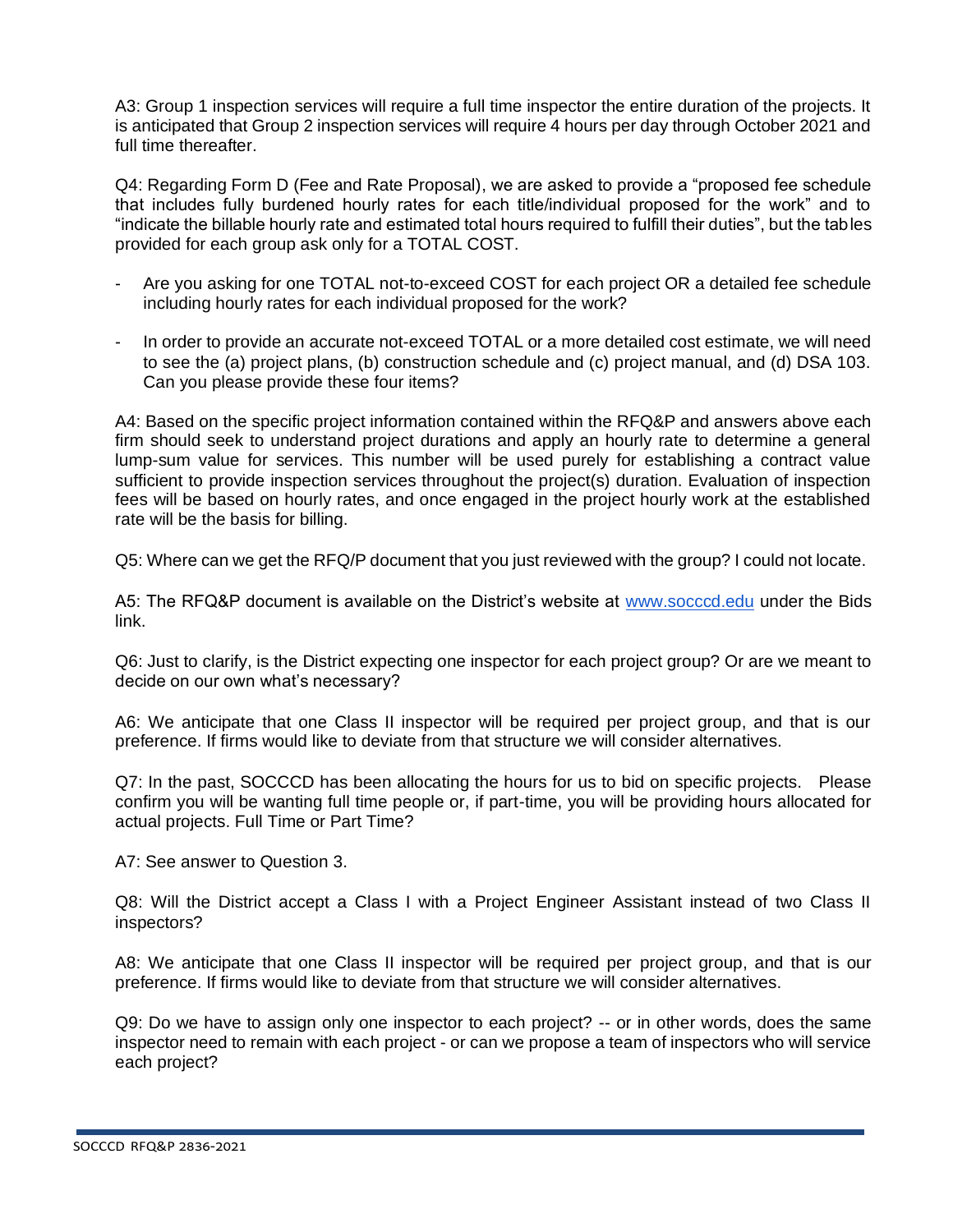A9: It is our preference to limit the number of inspectors for continuity. DSA may also take exception to this.

Q10: The proposal asks for "not-to-exceed" total; how will this be addressed if the hours eventually exceed the total due to IOR requested inspections.

A10: See answer to Q4 above. After the lump-sum value of the agreement is established, any overage due to changing project duration can be addressed by amendment to the agreement.

Q11: Since there are only 2 A#s, will you require one daily per project group or per individual project?

A11: For the most part, each project within each Group will have an A#. One daily per project group is acceptable for our purposes. However, DSA may require reporting per individual project.

Q12: In our total estimates did you have an estimated close out duration you would like us to include or should our estimates be strictly based on our estimated time on site?

A12: For ease of comparison, each firm should assume a closeout duration of one month.

Q13: Is there time for plan review?

A13: For the most part, yes. Projects will have staggered starts and we will endeavor to provide a plan review window prior to the notice to proceed. The B200 project will have little pre NTP time due to time constraints.

Q14: Just to confirm - all projects will be full time (8 hours per day) for duration except which ones are part time (4 hours per day)?

A14: B200 and Gym Bleachers, both within Group 2, will be 4 hours per day April 2021 to October 2021. All other projects will require full time inspection.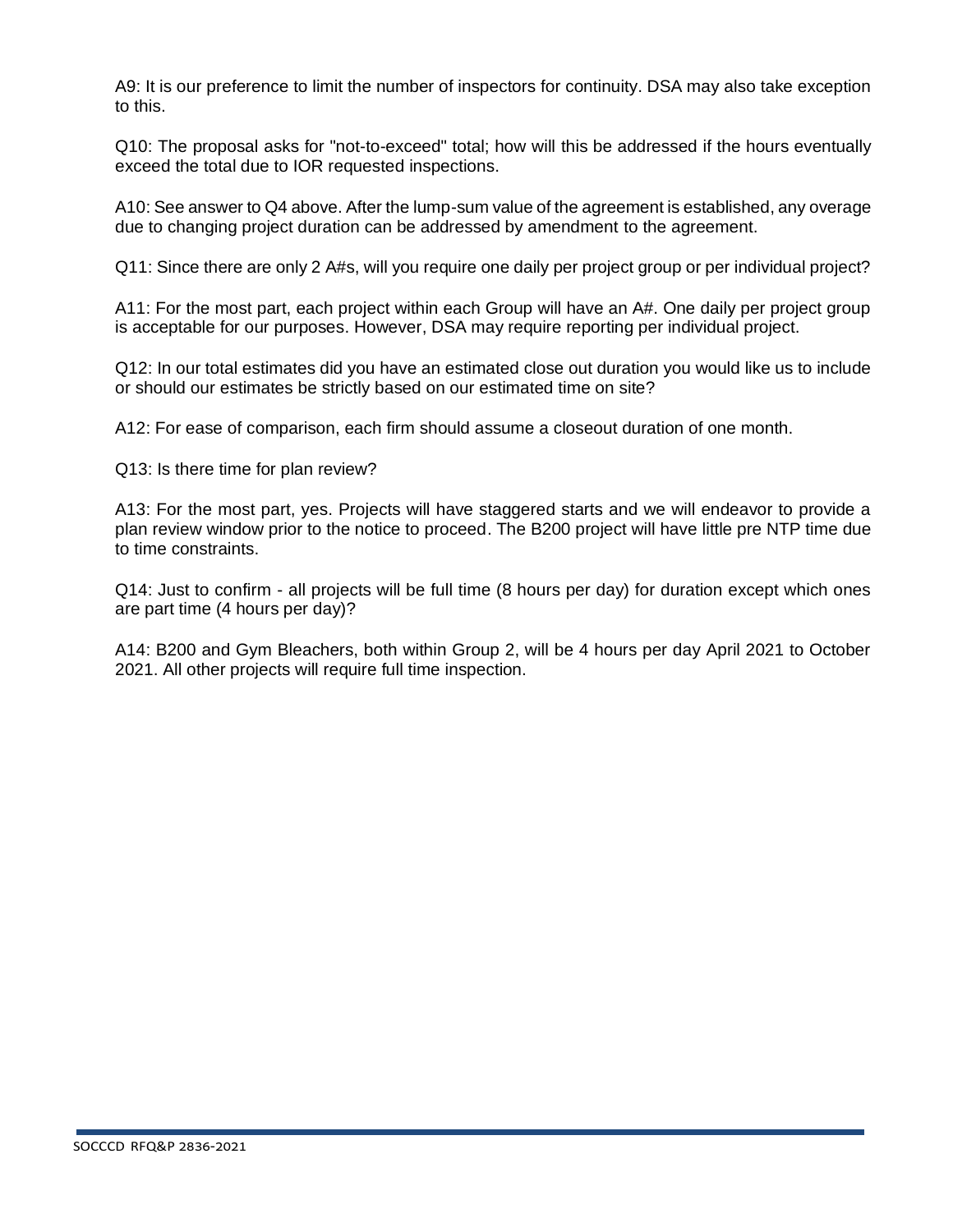# **REVISED PROPOSAL FORM D \*Revised per Addendum No. 1 on 3/08/21 FEE AND RATE PROPOSAL FIRMS SHALL PROPOSE FEES FOR PROJECT GROUP 1 AND 2**

The proposed fee schedules shall include fully burdened hourly rates for each title/individual proposed for the work. It is the proposer's responsibility to understand the complexity of the District as well as the complexity of the proposed work and to submit a not-to-exceed fee accordingly using the form below.

Fees shall be firm and fixed.

Indicate the billable hourly rate and estimated total hours required to fulfill their duties. Such rates shall include all labor, materials, overhead and profit (OH&P), and other direct and indirect costs including incidental travel. Actual contract rates and project fees will be subject to negotiation prior to issuance of any agreement.

| <b>Hourly Rate</b>                    |          |
|---------------------------------------|----------|
| <b>Number of Hours</b>                |          |
| <b>Fee Subtotal</b>                   |          |
| <b>District Controlled Allowance</b>  | 5,000.00 |
| <b>TOTAL FEES FOR PROJECT GROUP 1</b> |          |

#### **1. FEE AND RATE PROPOSAL FOR PROJECT GROUP 1**

# **2. FEE AND RATE PROPOSAL FOR PROJECT GROUP 2**

| <b>Hourly Rate</b>                   |     |
|--------------------------------------|-----|
| <b>Number of Hours</b>               |     |
| <b>Fee Subtotal</b>                  |     |
| <b>District Controlled Allowance</b> | N/A |
| TOTAL FEES FOR PROJECT GROUP 2   \$  |     |

*[SECTION 3 – RATES FOR ADDITIONAL SERVICES ON FOLLOWING PAGE]*